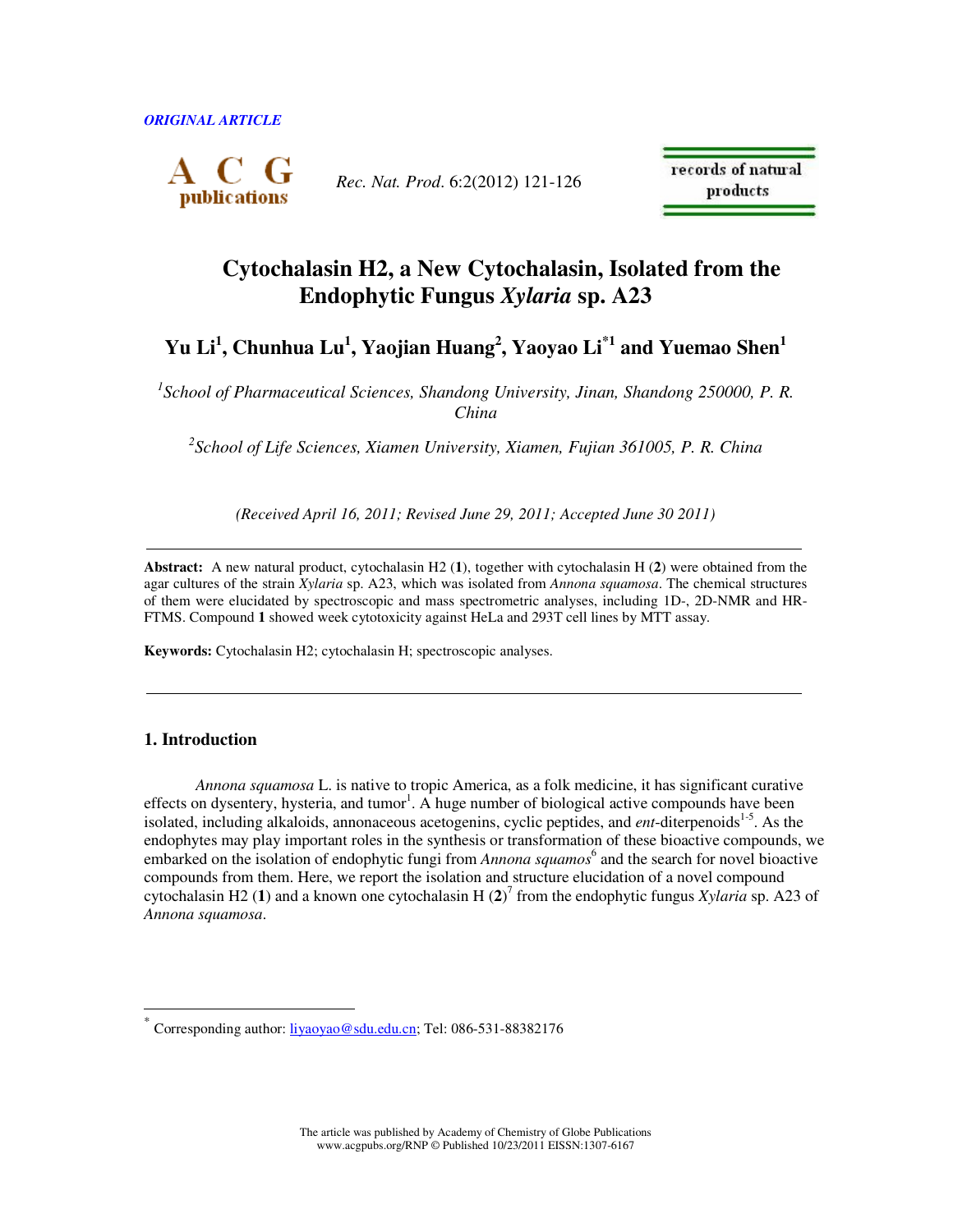### **2. Materials and Methods**

#### *2.1 General*

Column chromatography (CC): silica gel (200-300 mesh; Qingdao Marine Chemical Factory, Qingdao, P. R. China), and RP-18 (Merck)) were used. Medium Pressure Liquid Chromatography (MPLC): BÜCHI C-605. TLC: precoated silica gel GF254 plates (0.20-0.25 mm, Qingdao Marine Chemical Factory). Optical rotations were obtained on a Perkin-Elmer 341 polarimeter with MeOH as solvent. The IR spectra were measured in KBr on a Nicolet FT-IR 360. HR-FT-MS data were acquired by using Thermo Scientific LTQ Orbitrap mass spectrometer. <sup>1</sup>H- and <sup>13</sup>C-NMR Spectra: Bruker Avance 600 MHz NMR spectrometer.

#### *2.2. Microorganism Material*

The strain A23 was isolated from leaves of *Annona squamosa* L. collected in Xiamen University, Fujian, China. The ITS rDNA sequencing (GenBank accession number: EU009996) was performed to characterize it as *Xylaria* sp., and named A23. The blast query of the NCBI database yielded *Xylaria* strain VegaE4-79 as the closest match to the ITS rDNA of A23 (97%).

#### *2.3. Fermentation and Isolation*

The fermentation was performed on PDA (0.5 litre) agar plates for 7 days at 28°C. The culture was diced and extracted with AcOEt/MeOH/AcOH (80 : 15 : 5). The crude extract was partitioned between MeOH and petroleum ether. The MeOH layer was concentrated in vacuum to afford a crude brown syrupy extract (450 mg). It (450 mg) was subjected to MPLC  $(RP-18(30 \text{ g}); \text{MeOH/H}_2\text{O}, 1:1)$ to afford  $Fr.1$  (91.4 mg). This was further subjected to MPLC  $(RP-18)$  (30 g); MeOH/H<sub>2</sub>O, 3 : 2, and MeOH) to obtain  $2(12.6 \text{ mg})$  and  $Fr.1.b.$  (18.7 mg), which was further subjected to CC (SiO<sub>2</sub>; petroleum ether/ethyl acetate, 3 : 1) to obtain **1** (5.8 mg).



**Figure 1.** The chemical structures of compounds **1**/**2**.

## **3. Results and Discussion**

#### *3.1. Structure elucidation*

Compound **1** was obtained as white powder. The molecular formula of **1** was determined to be  $C_{32}H_{43}NO_5$  by its HR-FTMS (m/z 544.3031 [M + Na]<sup>+</sup>) and NMR data (Table 1).  $[\alpha]_D^{20} = 5.4$  (c = 0.52, MeOH). The IR spectrum showed the absorptions for ester carbonyl groups (1740cm<sup>-1</sup>), and amide carbonyl groups  $(1680 \text{cm}^{-1})$ . The <sup>13</sup>C NMR spectrum of 1 displayed 32 carbon signals for four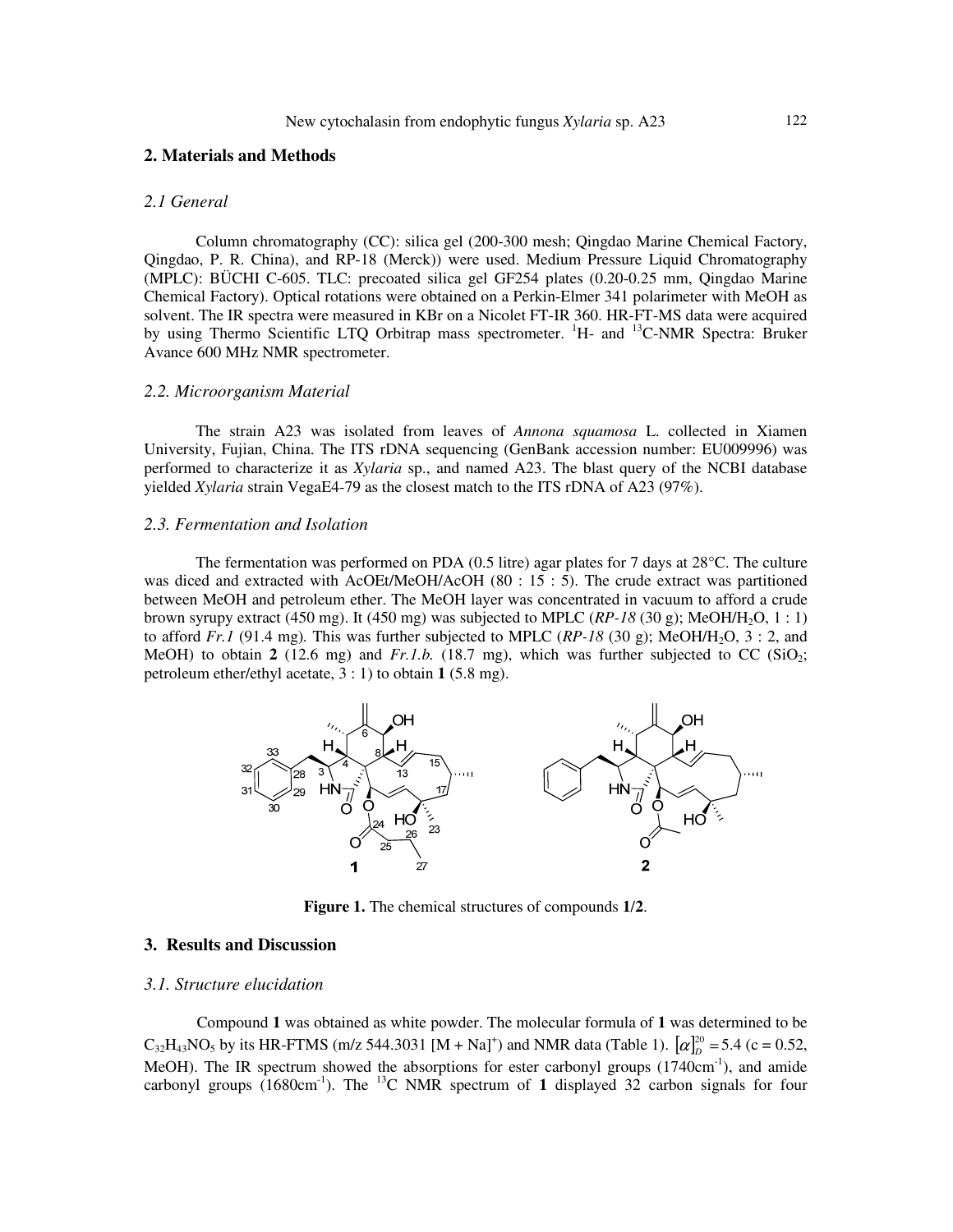| <b>Position</b> | $\mathbf{H}^{\mathrm{I}}$      | $^{13}$ C   | <b>HMBCs</b>                                                     |
|-----------------|--------------------------------|-------------|------------------------------------------------------------------|
| 1               |                                | 174.2(s)    |                                                                  |
| $\sqrt{2}$      | 7.05(s)                        |             | 48.7 (d), 52.0 (s)                                               |
| $\mathfrak{Z}$  | 3.30(m)                        | 53.2 $(d)$  | 32.3(d)                                                          |
| 4               | $2.18$ (dd, $J = 2.9, 5.2$ )   | 48.7(d)     | 76.7 (d), 150.5 (s)                                              |
| 5               | 2.63(m)                        | 32.3 $(d)$  | 12.7 (q), 48.7 (d), 53.2 (d), 150.5 (s)                          |
| 6               |                                | 150.5(s)    |                                                                  |
| 7               | $3.82 (d, J = 10.1)$           | 70.9(d)     |                                                                  |
| $\,8\,$         | 2.93 $(t, J = 10.1)$           | 47.1(d)     | 52.0 (s), 70.9 (d), 76.7 (d), 128.5 (d), 135.9 (d)               |
| 9               |                                | 52.0(s)     |                                                                  |
| $10\alpha$      | $2.95$ (dd, $J = 5.9, 13.1$ )  | 44.7 $(t)$  | 48.7 (d), 52.0 (s), 129.7 (d), 137.7 (s)                         |
| $10\beta$       | $2.74$ (dd, $J = 8.0, 13.1$ )  |             | 48.7 (d), 52.0 (s), 53.2 (d), 128.4 (d), 137.7 (s)               |
| 11              | $0.54$ (d, $J = 6.8$ )         | 12.7 $(q)$  | 32.3 (d), 48.7 (d), 150.5 (s)                                    |
| 12a             | 4.91 $(s)$                     | 111.5(t)    | 32.3 (d), 70.9 (d)                                               |
| 12 <sub>b</sub> | 5.15(s)                        |             | 32.3 (d), 70.9 (d), 150.5 (s)                                    |
| 13              | 5.73 $(dd, J = 9.6, 15.5)$     | 128.5(d)    | 43.1 $(t)$ , 47.1 $(d)$                                          |
| 14              | 5.27 (ddd, $J = 4.9, 10.8$ ,   | 135.9(d)    | 43.1 ( <i>t</i> ), 47.1 ( <i>d</i> ), 111.5 ( <i>t</i> )         |
|                 | 15.5)                          |             |                                                                  |
| 15a             | $1.70$ (dd, $J = 10.8, 23.2$ ) | 43.1 $(t)$  | 28.1 (d), 54.0 (t), 128.5 (d), 135.9 (d),                        |
| $15\beta$       | $1.96$ (dd, $J = 4.8, 12.5$ )  |             | $25.7 (q)$ , $28.1 (d)$ , $54.0 (t)$ , $128.5 (d)$ , $135.9 (d)$ |
| 16              | 1.84(m)                        | 28.1(d)     | 43.1 $(t)$                                                       |
| $17\alpha$      | 1.81 (m)                       | 54.0 $(t)$  | 43.1 $(t)$                                                       |
| $17\beta$       | $1.52$ (dd, $J = 3.4$ , 13.6)  |             | 72.8(s)                                                          |
| 18              |                                | 72.8(s)     |                                                                  |
| 19              | 5.88 $(dd, J = 2.3, 15.5)$     | 126.0(d)    | 72.8 (s), 76.7 (d), 128.5 (d)                                    |
| 20              | 5.53 (dd, $J = 2.3, 15.5$ )    | 138.2(d)    | 30.5 (q), 76.7 (d), 126.0 (d)                                    |
| 21              | 5.56 $(d, J = 2.3)$            | 76.7(d)     | 30.5 (q), 47.1 (d), 48.7 (d), 52.0 (s), 76.7 (d),                |
|                 |                                |             | 126.0 $(d)$ , 138.2 $(d)$ ,                                      |
| 22              | $1.00$ $(t, J = 6.9)$          | 25.7(q)     | 28.1 (d), 43.1 (t), 54.0 (t)                                     |
| 23              | 1.26(s)                        | 30.5(q)     | 28.1 (d), 54.0 (t), 72.8 (s)                                     |
| 24              |                                | 172.2(s)    |                                                                  |
| 25              | 2.57(m)                        | 35.9(t)     | 13.2 ( <i>q</i> ), 18.6 ( <i>t</i> )                             |
| 26              | 1.82(m)                        | 18.6(t)     | 43.1 $(t)$                                                       |
| 27              | 1.04 $(t, J = 7.4)$            | 13.2 $(q)$  | 18.6 $(t)$ , 35.9 $(t)$                                          |
| 28              |                                | 137.7(s)    |                                                                  |
| 29              | 7.24 (m)                       | 129.7(d)    | 44.7 (t), 126.5 (d), 129.7 (d)                                   |
| 30              | 7.31 (m)                       | 128.4(d)    | 128.4 (d), 137.7 (s)                                             |
| 31              | 7.24(m)                        | 126.5(d)    | 129.7 $(d)$                                                      |
| 32              | 7.31 (m)                       | 128.4(d)    | 128.4 (d), 137.7 (s),                                            |
| 33              | 7.24 (m)                       | 129.7 $(d)$ | 44.7 (t), 126.5 (d), 129.7 (d)                                   |
| $7-OH$          | 3.48(s)                        |             | 54.0 $(t)$ , 174.2 $(s)$                                         |

methyls, six methylenes, sixteen methines, and six quaternary carbon atoms, including two carbonyl groups, one at  $\delta$  174.2 C(1), and the other at  $\delta$  172.2 C(24).

**Table 1.** <sup>1</sup>H and <sup>13</sup>C NMR data for **1** (at 600/150 MHz in Acetone- $d_6$ ),  $\delta$  in ppm, *J* in Hz).

The HMBCs from H-C(32) to C(28), and H-C(29) to C(10), along with the  ${}^{1}H,{}^{1}H$ -COSYs H- $C(29) \leftrightarrow H-C(30) \leftrightarrow H-C(31) \leftrightarrow H-C(32) \leftrightarrow H-C(33)$ , and  $H-C(3) \leftrightarrow H-C(10)$ , let to the establishment of fragment **a**. Fragment **b** was assigned based on the HMBCs from Me(11) to  $C(4)$ ,  $C(5)$  and  $C(6)$ , CH<sub>2</sub>(12) to C(6) and C(7), CH(8) to C(1), C(4) and C(9), and the <sup>1</sup>H,<sup>1</sup>H-COSYs H-C(7) $\leftrightarrow$ H-C(8). Meanwhile, the HMBCs from Me(22) to C(15), C(16) and C(17), Me(23) to C(17) and C(18), CH(14) to C(15), CH(19) to C(18), along with the  ${}^{1}H,{}^{1}H$ -COSYs H-C(13) $\leftrightarrow$ H-C(14), H-C(15) $\leftrightarrow$ H-C(16) $\leftrightarrow$ H-C(17), H-C(19) $\leftrightarrow$ H-C(20) $\leftrightarrow$ H-C(21), H-C(25) $\leftrightarrow$ H-C(26) $\leftrightarrow$ H-C(27), let to the establishment of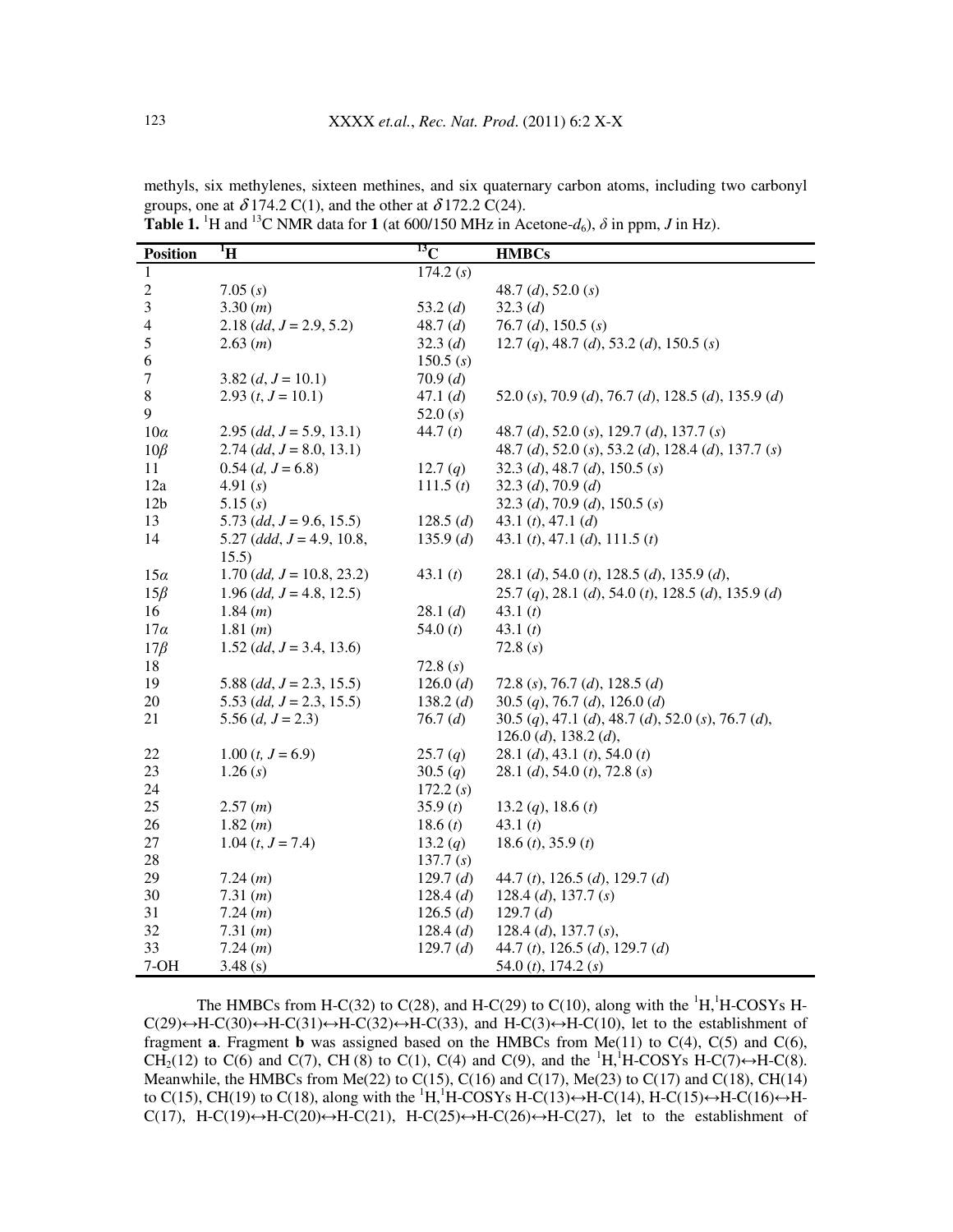fragment **c**. Fragments **a** and **b** were connected on the basis of the HMBCs from H-C(3) to C(5), and  ${}^{1}H, {}^{1}H\text{-COSYs } H\text{-C}(3) \rightarrow H\text{-C}(4)$ . The connection of fragments **b** and **c** was identified from the HMBCs from the H-C(21) to C(4), and the  ${}^{1}H, {}^{1}H$ -COSYs H-C(8) $\leftrightarrow$ H-C(13). Finally, the lactam bond was confirmed by the HMBC correlations from  $NH(2)$  to  $C(8)$  and  $C(9)$  (Figure 2).



Figure 2. <sup>1</sup>H-<sup>1</sup>H COSY correlations and selected HMBC correlations of 1.

The relative configuration of **1** was established from the NOESY spectrum. The presence of NOE correlations H-C(3) $\leftrightarrow$ H-C(7) $\leftrightarrow$ H-C(11) $\leftrightarrow$ H-C(21) $\leftrightarrow$ H-C(23) indicated the  $\alpha$ -orientation of these protons. The NOESY cross-peaks between  $H-C(4) \leftrightarrow H-C(14) \leftrightarrow H-C(16)$  established the β-orientation of H-C(4), H-C(8), H-C(14) and H-C(16) (Figure 3). Therefore, compound **1** was determined to be (3*S*,3a*R*,4*S*,6*S*,6a*R*,7*E*,10*S*,12*R*,13*E*,15*R*,15<sup>1</sup> *R*)-3-benzyl-6,12-dihydroxy-4,10,12 trimethyl-5-methylene-1-oxo-2,3,3a,4,5,6,6a,9,10,11,12,15-dodecahydro-1*H*-cycloundeca[*d*]isoindol-15-yl butyrate, named cytochalasin H2.



**Figure 3.** Key NOESY correlations of cytochalasin H2.

## *3.2. Cytotoxicity and Antimicrobial activity*

HeLa cells were cultured in Dulbecco's modified Eagle's media (DMEM) supplemented with 10% fetal bovine serum. The cells were maintained at  $37^{\circ}$ C in a humidified atmosphere at 95% air and 5% CO2. Cell viability was measured by MTT assay<sup>8</sup> . The antibacterial activities of **1** were tested against *Bacillus subtilis* (CMCC (B) 63501) using slip method.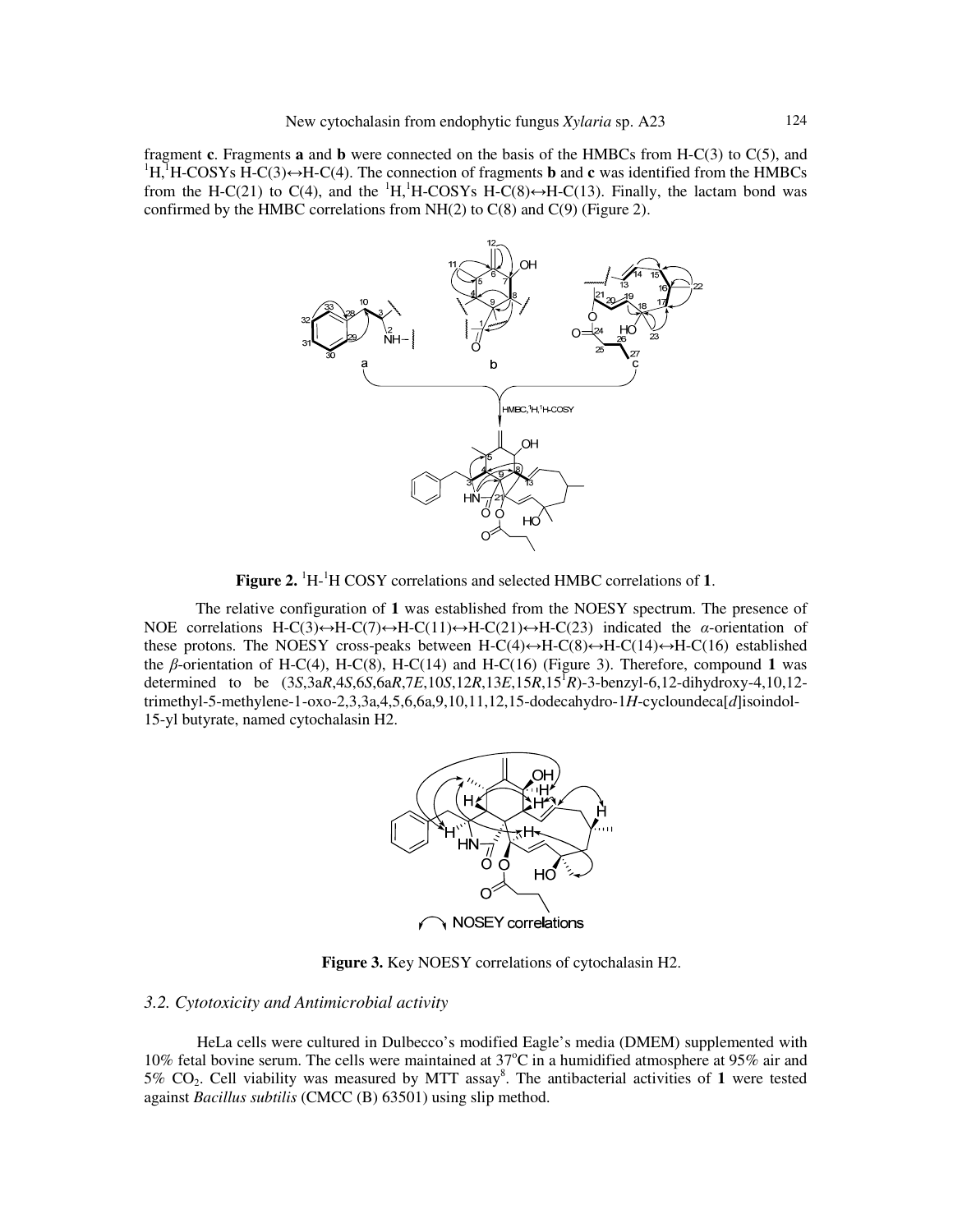Compound **1** exhibited week cytotoxicity against HeLa and 293T cells (1.0 µg/mL, 25.04% and 32.8%, respectively), and induced cell contraction in both cell lines (Figure 4). Compound **1** had no effect on the growth of tested bacteria at 20 µg/disc.



**Figure 4.** The contraction of HeLa and 293T cells by the treatment of **1** for 72 h.

The cytochalasins are a group of fungal secondary metabolites, related by structure and biological activity. Cytochalasins have the cytotoxic activities include effection of actin filament<sup>9</sup>. Cytochalasin H was first isolated from *Phomopsis* sp. in 1970's<sup>10</sup>, which effects the cytoskeletal reorganisation as an inhibitor and shows moderate filament capping activity<sup>11</sup>. The bioactivities of cytochalasin H2 (**1**) need to be further explored.

# **Acknowledgments**

This work was financially supported by *Key Project of Chinese Ministry of Education* (306010).

### **Supporting Information**

Supporting Information accompanies this paper on http://www.acgpubs.org/RNP

## **References**

- [1] Y. L. Yang, K. F. Hua, P. H. Chuang, S. H. Wu, K. Y. Wu, F. R. Chang and Y.C. Wu (2008). New cyclic peptides from the seeds of *Annona squamosa* L. and their anti-inflammatory activities, *J. Agr. Food. Chem*. **56**(2), 386-392.
- [2] M. J. Chavan, P. S. Wakte and D. B. Shinde (2010). Analgesic and anti-inflammatory activity of Caryophyllene oxide from *Annona squamosa* L. bark, *Phytomedicine*. **17**(2), 149-151.
- [3] C. C. Liaw, Y. L. Yang, M. Chen, F. R. Chang, S. L. Chen, S. H. Wu and Y. C. Wu (2008). Monotetrahydrofuran annonaceous acetogenins from *Annona squamosa* as cytotoxic agents and calcium ion chelators, *J. Nat. Prod.* **71**(5), 764-771.
- [4] S. H. Yeh, F. R. Chang, Y. C. Wu, Y. L. Yang, S. K. Zhuo and T. L. Hwang (2005). An antiinflammatory ent-kaurane from the stems of *Annona squamosa* that inhibits various human neutrophil functions*, Planta. Med*. **71**(10), 904-909.